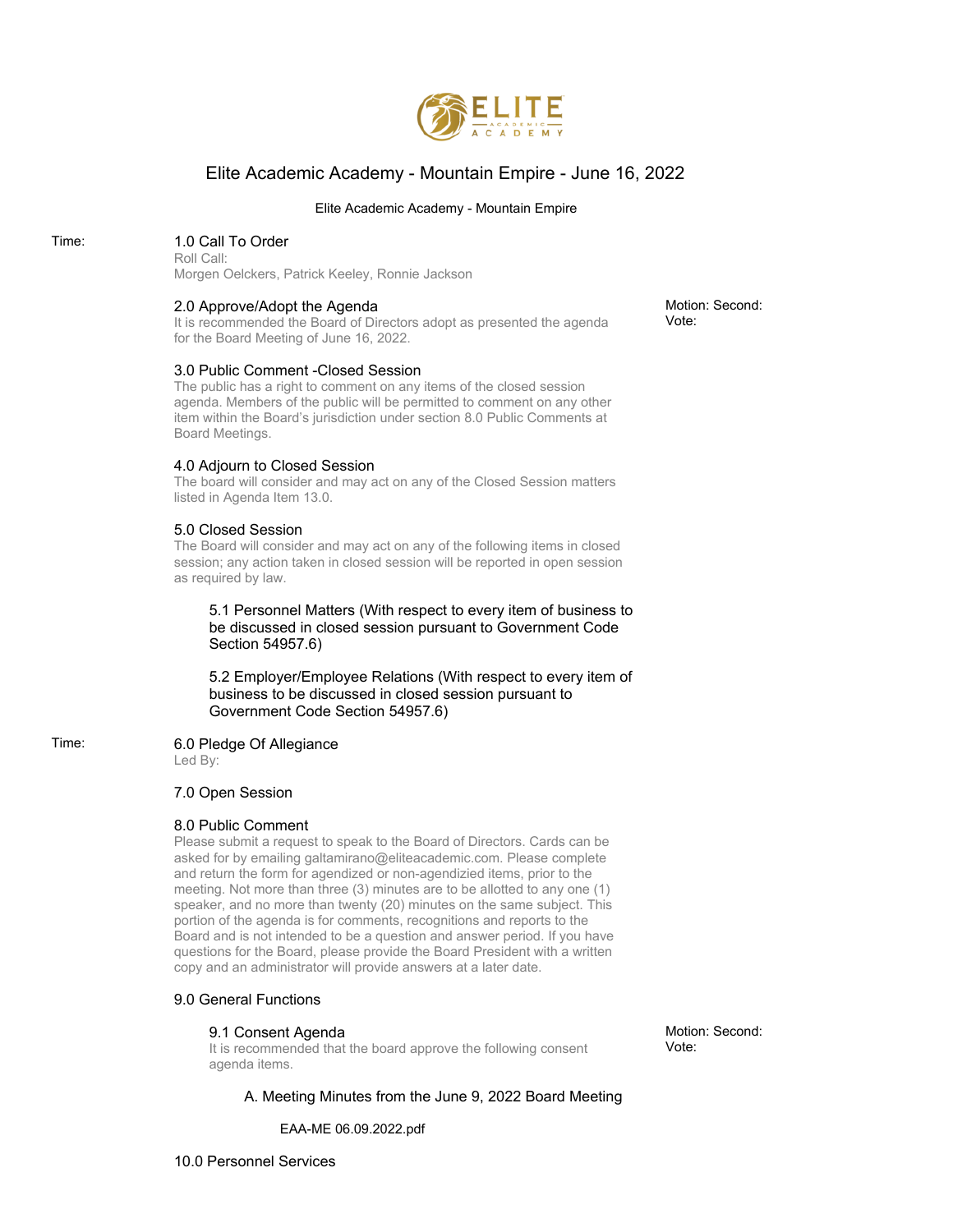|       | 10.1 2022/23 Certificated Employee Contracts<br>It is recommended that the board approve the following 2022/23<br>Certificated Employee Contracts for Elite Academic Academy -<br>Mountain Empire.                                                                                                                                                                                                                                                            | Motion: Second:<br>Vote: |
|-------|---------------------------------------------------------------------------------------------------------------------------------------------------------------------------------------------------------------------------------------------------------------------------------------------------------------------------------------------------------------------------------------------------------------------------------------------------------------|--------------------------|
|       | 10.2 2022/23 Classified Employee Contracts<br>It is recommended that the board ratify the following 2022/23<br>Classified Employee Contracts for Elite Academic Academy -<br>Mountain Empire.                                                                                                                                                                                                                                                                 | Motion: Second:<br>Vote: |
|       | 10.3 Temporary Classified Hires<br>It is recommended that the board ratify the following Temporary<br>Classified Hires for Elite Academic Academy - Mountain Empire.                                                                                                                                                                                                                                                                                          | Motion: Second:<br>Vote: |
|       | 22.23 L Garcia Temp Contract Signed.pdf                                                                                                                                                                                                                                                                                                                                                                                                                       |                          |
|       | 10.4 Letters of Intent for Temporary Certificated Hires<br>It is recommended that the board ratify the following Letters of Intent<br>for Temporary Certificated Hires for Elite Academic Academy -<br>Mountain Empire.                                                                                                                                                                                                                                       | Motion: Second:<br>Vote: |
|       | 22.23 Mounce LOI Signed.pdf                                                                                                                                                                                                                                                                                                                                                                                                                                   |                          |
| Time: | 11.0 Business Services                                                                                                                                                                                                                                                                                                                                                                                                                                        |                          |
|       | 11.1 2022/23 Budget<br>It is recommended that the Board approve the 2022/23 Budget for<br>Elite Academic Academy - Mountain Empire.                                                                                                                                                                                                                                                                                                                           | Motion: Second:<br>Vote: |
|       | 11.2 2022/23 Local Control Accountability Plan (LCAP)<br>It is recommended that the Board approve the following 2022/23<br>Local Control Accountability Plan (LCAP) for Elite Academic<br>Academy - Mountain Empire.                                                                                                                                                                                                                                          | Motion: Second:<br>Vote: |
|       | 11.3 CSC Loan Proposal 2022/23<br>It is recommended that the Board approve the following CSC Loan<br>Proposal 2022/23 for Elite Academic Academy - Mountain Empire.                                                                                                                                                                                                                                                                                           | Motion: Second:<br>Vote: |
|       | 12.0 Educational Services/Policy Development                                                                                                                                                                                                                                                                                                                                                                                                                  |                          |
|       | 12.1 Updated Independent Study Policy<br>It is recommended that the board approve the following Updated<br>Independent Study Policy for Elite Academic Academy - Mountain<br>Empire.                                                                                                                                                                                                                                                                          | Motion: Second:<br>Vote: |
|       | Draft_Independent Study Policy EAA_updated_060122.pdf                                                                                                                                                                                                                                                                                                                                                                                                         |                          |
|       | 13.0 Report of Action Taken in Closed Session<br>The Board will report any action taken in closed session as required by law.                                                                                                                                                                                                                                                                                                                                 |                          |
|       | 14.0 Calendar<br>The next scheduled meeting is August 4, 2022 at 10:00 am.                                                                                                                                                                                                                                                                                                                                                                                    |                          |
|       | 15.0 Board Comments and Future Planning                                                                                                                                                                                                                                                                                                                                                                                                                       |                          |
| Time: | 16.0 Adjournment<br>In compliance with Government Code section 54957.5, open session<br>materials distributed to Board Members for review prior to a meeting may<br>be viewed at the eliteacemic.com or at the scheduled meeting. Board<br>agenda back-up materials may also be requested by calling the School at<br>1(866)354-8302. In addition, if you would like a copy of any record related<br>to an item on the agenda, please contact administration. | Motion: Second:<br>Vote: |
|       | In compliance with the American with Disabilities Act, if you need special<br>assistance, disability-related modifications or accommodations, including                                                                                                                                                                                                                                                                                                       |                          |

Time:

auxiliary aids or services, in order to participate in the public meetings of the Charter's Board of Directors, please contact the School at 1(866) 354- 8302. Notification 72 hours prior to the meeting will enable the School to make reasonable arrangements to ensure accommodation and accessibility to this meeting. Upon request, the School shall also make available this agenda and all other public records associated with this